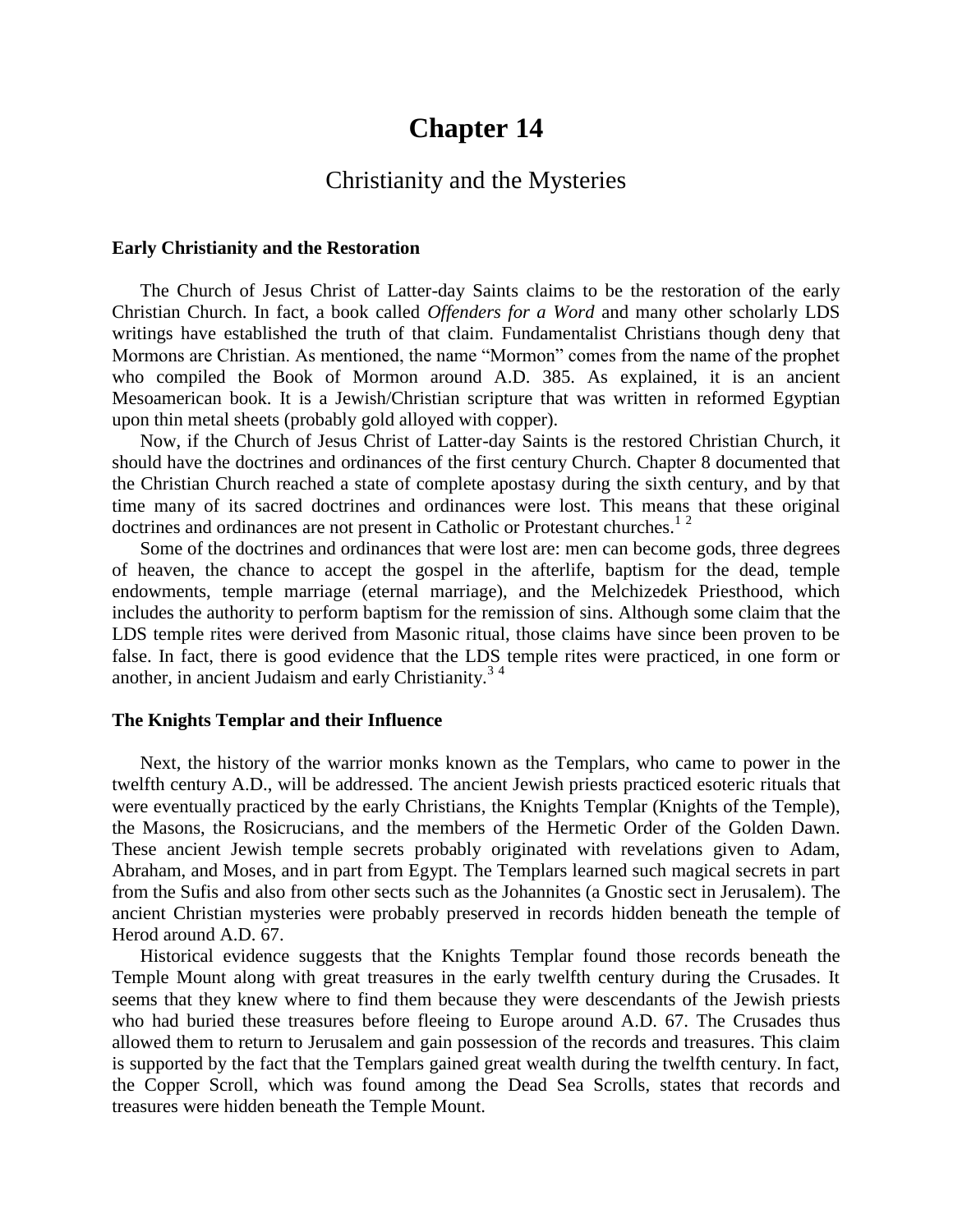It seems that there were originally nine Templar knights who went to Jerusalem under the guise of protecting pilgrims. Yet, according to some researchers, there is little historical evidence that they did so. Instead, it seems that they arrived in Jerusalem and then began to excavate under the Temple Mount—a claim that is supported by the discovery around the end of the nineteenth century of Templar artifacts in tunnels beneath the mount. Thus the fact that after the Templars went to Jerusalem the Catholic Church accused them of heresy is evidence that they found secret teachings. Indeed, if they found such records, the Templar clerics would have been able to read and interpret them.<sup>5 6</sup>

# **The Western Mystery Tradition**

Magick has a long history that must be understood. It involved the Jewish Cabala, alchemy, and the medieval rituals of the Knights Templar—magickal wisdom, much of which, along with that of many Magickal Orders, can be traced back to ancient Egypt. For instance, Rosicrucianism was founded by Pharaoh Thutmose III and was then taught by his grandson Akhenaton, and by King Solomon, as well. 7 The Essenes also practiced Rosicrucianism, as did Leonardo da Vinci and Benjamin Franklin, and not surprisingly, Masonry and the Golden Dawn are connected with it, as well. $89$ 

One thing most Mystery Schools have in common, along with certain modern Christians, such as Mormons and Bahá'í's, is sacred temples and their rites. Mormonism and its temple rites can be traced back to early Christianity when it was still involved with the Qumran Essene community. This shows the importance of temples.

The Essene community practiced the Egyptian Mysteries that were handed down to them from Moses. The Jewish mysteries were later obtained by the Knights Templar during the crusades after which they were brought back to Europe. There they were later incorporated into Masonry and other European Mystery Schools.<sup>10</sup> The Jewish Cabalistic mystery tradition is thus connected with Ancient Egypt. It is believed that an angel gave the Cabala to Adam as he left the Garden of Eden. Later, Abraham and then Moses (as an Egyptian prince) were initiated into its mysteries. $^{11}$ 

#### **The Essenes, Early Christianity, and Mormonism**

Now, there is a connection between the early Jerusalem Church and the Essenes. This history helps to show that Mormonism is the restoration of early Christianity. The Jews rebelled in 167 B.C. after Antiochus IV defiled the Jewish temple. This was the Maccabean Revolt, which lasted until 142 B.C.<sup>12</sup> During this period, in 152 B.C., Alexander Balas raised Jonathan Maccabaeus up as high priest of the Jews.<sup>13</sup> Then, between 152 and 142 B.C., the Zadokite priests and keepers of the Mysteries left Jerusalem and formed Qumran in the desert near Jerusalem, under the leadership of the "Teacher of Righteousness."<sup>14</sup> These priests were the descendants of Zadok, who was the first Jewish high priest over the temple at the time of King Solomon. After the Jews returned from the Babylonian captivity, the Zadokites alone had the divine right to officiate in the temple (Ezekiel 40:46; 44:10-16). In fact, they had unbroken control of the priesthood until 152 B.C. After that, the true priesthood no longer ran the temple. Instead, it was officiated by a false priesthood made up of Hasmoneans.<sup>15</sup>

According to the apocryphal Book of Maccabeus, this new priesthood was both popular with the people and of Jewish design. The Essenes though taught that the Hasmoneans had usurped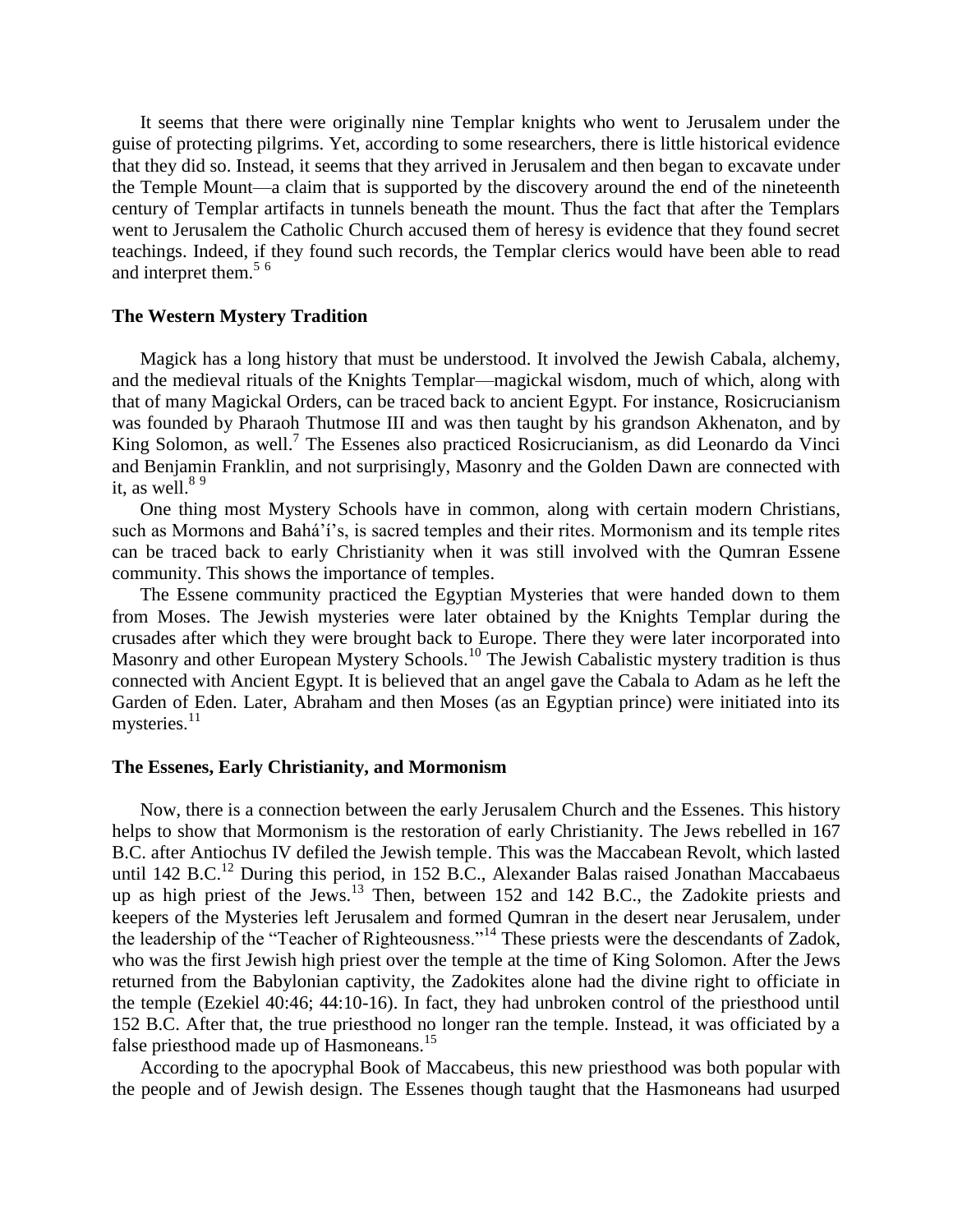the priesthood.<sup>16</sup> This false priesthood lasted until 35 B.C. when it was overthrown by King Herod the Great.

So, who hid the treasures beneath the Temple Mount? To answer this, it must be understood that in the fall of A.D. 67 the Zealots took the city of Jerusalem and the temple, after the righteous Essenes had fled the land of Judea in obedience to Luke 21:20-23. Thus the Essene leaders buried the records and treasures before this. This history is confirmed in *The Hiram Key* by Christopher Knight and Robert Lomas, which links the Essenes with the Nazarenes, the Qumran community, and the early Jerusalem Church.<sup>17</sup>

Furthermore, the Dead Sea Scrolls confirm that the Jews at Qumran became Christians. This is because the scrolls seem to refer to Jesus and the New Testament. For instance, one scroll implies that at some point the Essene community had accepted Jesus as the crucified Messiah. And another scroll states things like "Son of God" that was New Testament terminology, not Jewish. But this is not all. Other fragments from the Dead Sea Scrolls seem to be quotes from the New Testament.<sup>18</sup>

The next two paragraphs thus explain connections between the Essenes of Qumran and Mormonism. The next paragraph gives a list of religious practices that occurred at Qumran. The paragraph after it documents that the Church of Jesus Christ of Latter-day Saints also has the same religious practices:

There is evidence that the Essenes at Qumran: built a temple; practiced temple ordinances;<sup>19</sup> wore white ceremonial clothing; practiced baptism as a necessity for membership; were led by a council of three and secondarily by a council of twelve; practiced a communal order; and had a higher priesthood (the "order of the Melech Zedek") and a lower priesthood (the "order of Aaron").<sup>20</sup> <sup>21</sup> <sup>22</sup>

Does any of this sound familiar? Jesus taught repentance and baptism for the remission of sins, organized a council of twelve, and his early followers practiced a communal order (Acts 2:44-45; 4:32). Indeed, Mormons also have all of these beliefs, ordinances, and councils including a council of three (called the First Presidency). The Mormon Church is even officiated by a higher priesthood called the Melchizedek Priesthood, and Jesus was a high priest after "the order of Melchizedek" (Hebrews 6:20). The LDS Church also has a lower priesthood called the Aaronic or Levitical Priesthood. As you can see, the names of these two priesthoods are surprisingly similar to the names of the two priesthoods of Qumran.

There is even evidence that Jesus, Joseph, and Mary were Essenes.<sup>23</sup> Dr. M. D. Magee in Similarities and Differences between Jesus and the Essenes has answered attacks on this idea.<sup>24</sup> Many of the differences between Christianity and the Essenes were because Jesus had the authority to reform not just the Law of Moses but also the Essene community.<sup>25</sup> The Essene community though was quite diverse. Differences in beliefs and ordinances existed among them.

Qumran was a strict monastery for celibate men. Some scholars claim that it was not an Essene organization, since it has a graveyard with children and women buried in it. It is mistakenly believed by these scholars that Essenes would normally have nothing to do with children. But the truth is that there were actually large Essene communities with children and women. The Essene headquarters was on Mount Carmel near Nazareth. This is where the headquarters of the Bahá'í Faith are today. Like other Essene communities, this one had men, women, and children and less restrictive rules.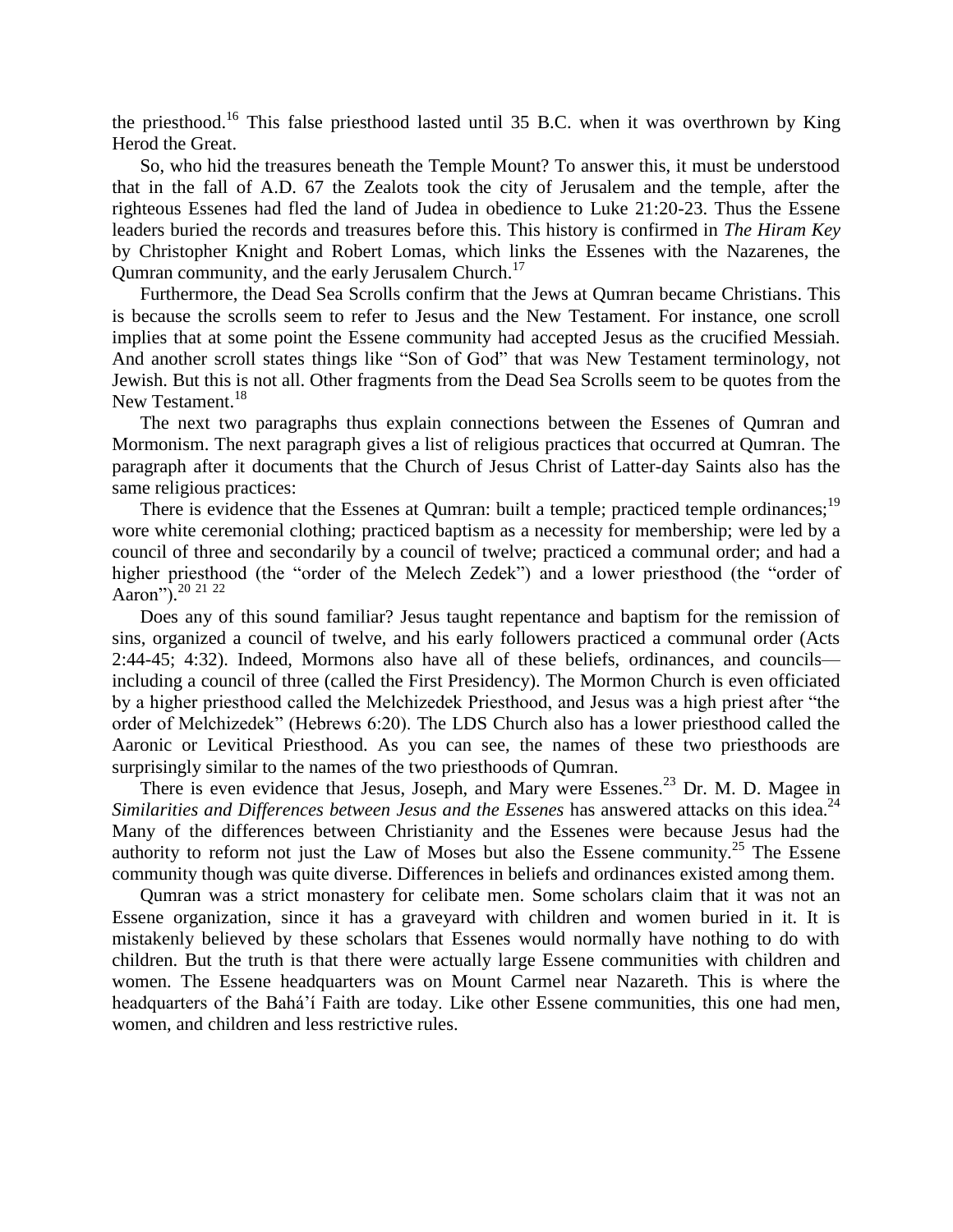Jesus lived in northern Israel at the Essene village called Nazareth. John the Baptist though lived in southern Israel at the Essene community called Qumran. John 1:31-33 says that John right before he baptized Jesus did not recognize him. This is because it had been a long time since they had seen one another.<sup>26</sup> In fact, most of the events Jesus was involved in that are recorded in the Gospels took place in northern Israel far from Qumran.

John the Baptist lived in the desert where he preached repentance and baptism. Since he grew up in the desert (Luke 1:80), there must have been others there with him, for he could not have survived at a young age on his own. Tradition says that John was baptizing people in the Jordan River near the Dead Sea and Qumran, which was in the desert. These facts suggest that he lived at Qumran.

Now, at the time of Jesus, there were two principle Jewish sects besides the Essenes. They were the Sadducees and the Pharisees. And while they are mentioned in the New Testament, the Essenes are not.<sup>27</sup> Thus since Jesus is judgmental of the Sadducees and Pharisees and yet makes no direct mention of the Essenes suggests that there was nothing to condemn concerning them. It turns out that the Essenes of Qumran were awaiting a final Teacher of Righteousness, a Messiah, at the end of a Naros cycle.

After the crucifixion, Jesus' brother James the Just was the bishop of Jerusalem. Then, after an uprising in Jerusalem, James was killed, and the Jerusalem Church was then wiped out. The fact that many Essenes became Christian and accepted the authority of the Jerusalem Church was not documented until after the discovery of the Dead Sea Scrolls. Now we have evidence that early Christianity was more like Mormonism than it was like Evangelical Christianity.

#### **Gnosticism, the Nag Hammadi Texts, and the Pseudepigrapha**

In 1945, near Nag Hammadi, Egypt, a farmer accidentally discovered fifty-two ancient Gnostic Christian texts, which date to the fourth century A.D. and include "lost gospels." The Gnostic Faith existed before the time of Christ in various forms (some of which were quite erroneous). It was derived from the Greek mysteries, certain Eastern teachings, and from Jewish mysticism. Many Gnostics even believed that a savior would come, and they recognized Jesus Christ when he came (unlike the Jewish leaders). Some Gnostic Christians even claimed to have records of secret teachings that Jesus gave to some disciples.<sup>28</sup><sup>29</sup>

The truth is that Gnosticism was a major movement in Christianity up until the beginning of the Catholic Church. Many Gnostics were even prominent Christian leaders. Still, critics claim that none of the Gnostic texts are authentic accounts of the teachings of Jesus and that none of them were written by any of the true apostles. Yet there is reason to believe that perhaps some of them are authentic. $30$  This is because Irenaeus wrote in A.D. 180 that many Gnostic Gospels were widely known and accepted (from Gaul to Asia Minor). Thus this means that the Gnostic writings he was referring to were written no later than about A.D. 120-150. There are also many other ancient "lost books of the Bible" besides the Nag Hammadi texts. These other lost books are called the Pseudepigrapha, but they will not be discussed any further in this book.<sup>31</sup>

It was actually not until the late second century that a canon of New Testament scripture was formed. And then, after that, all other scriptural writings were first discouraged, and then in time, systematically destroyed. The early Gnostic Christians traced their teachings back to the apostles (Peter, Mark, Paul, Matthew, Thomas, etc.). Many teachings in the Nag Hammadi texts support the teachings of the Church of Jesus Christ of Latter-day Saints. Those teachings suggest that early Christianity was more like Mormonism than it was like Fundamentalist Christianity.<sup>32</sup>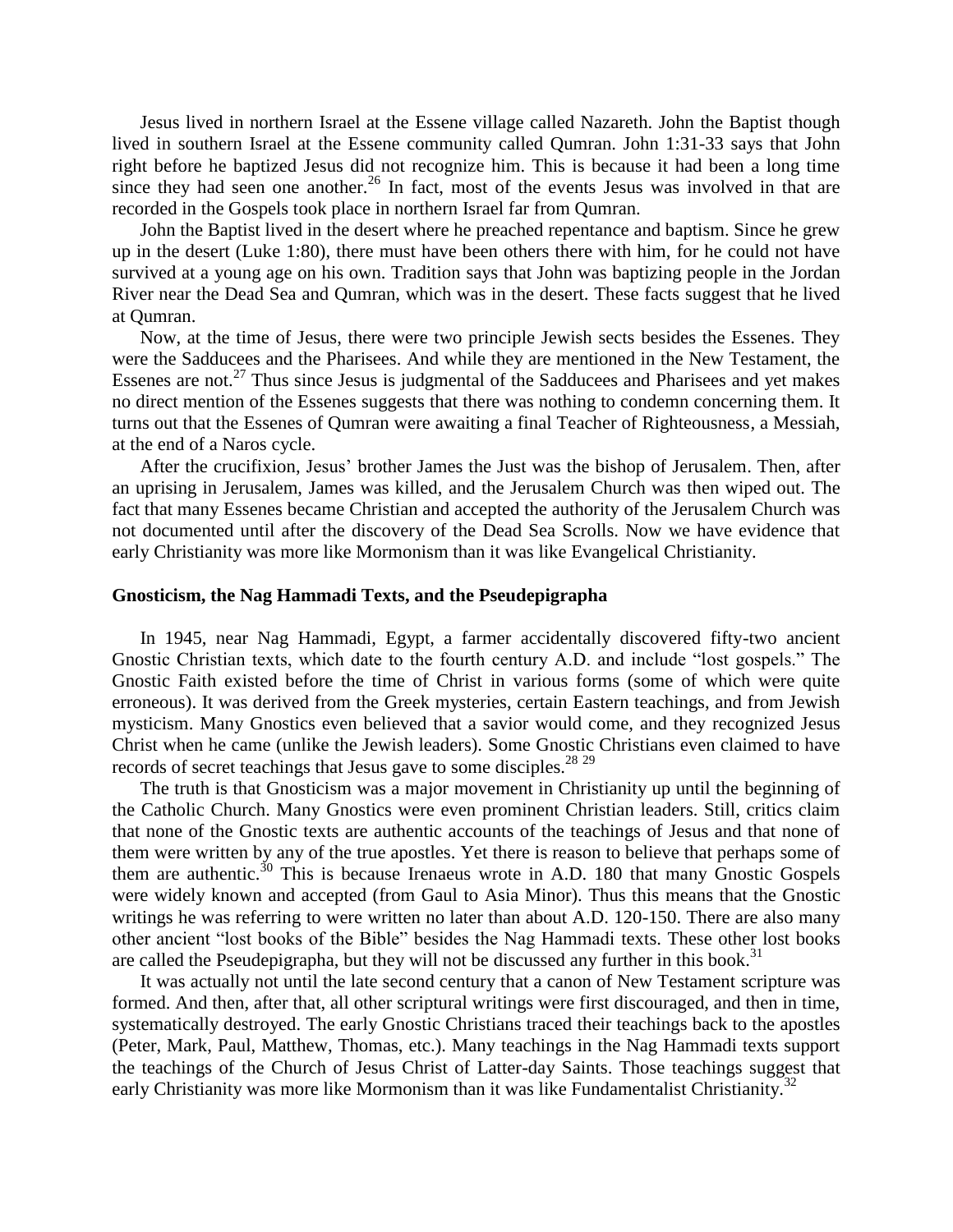Indeed, orthodox Christianity did not exist during the first century. Although many Christians did teach Christ's public teachings during the late first century, there were also many Gnostic Christians, who knew what Christ had taught to some disciples in secret after his resurrection.<sup>33</sup> However, beginning with Justin Martyr and Irenaeus during the second century, an orthodox Christianity unlike the original was carved from Jesus Christ's public teachings. His private Gnostic teachings though were misunderstood and suppressed mainly because they contained a lot of information that was symbolic but instead was taken literally.<sup>34 35</sup>

#### **Paul and Gnosticism**

Few people know that many early Gnostic Christians claimed that Paul had taught them secret teachings. The fact that some of Paul's teachings are Gnostic certainly supports this claim. Valentinus, a prominent Christian, was initiated into the Gnostic mysteries by Theodus who was himself initiated by Paul. In fact, Paul wrote his epistles to seven churches that taught Gnostic Christianity. During the second century, these churches were led by a Gnostic Christian named Marcion, who claimed to follow the teachings of Paul. Indeed, the oldest copies of Paul's letters have prologues written by Marcionites. These Marcionites even claimed to have had Gnostic scriptures written by Paul.<sup>36</sup> It must be understood though that the Christianity taught by Paul was the same as that taught by the other apostles (Galatians 2:1-10; 2 Peter 3:15-16). This is confirmed by the fact that the gospel author Luke wrote the Book of Acts and was also a close companion of Paul (Colossians  $4:14$ ).<sup>37</sup>

## **Apostolic Authority and Papal Succession**

Out of the many churches in existence, only two trace their authority back to Peter. Those two churches are the Catholic Church and the Church of Jesus Christ of Latter-day Saints. Thus, if it can be proven that the Catholic Church did not receive its priesthood authority from Peter, then perhaps the Mormons are right, and Peter did appear with James and John to confer the authority of the Melchizedek Priesthood upon Joseph Smith. This would mean, then, that the Mormon Church alone has the authority given by Jesus to Peter and the other apostles (Matthew 10:1-2; Mark 3:14-15). The Bible teaches that "no man takes this honor to himself" (Hebrews 5:3-5), for those in authority must give it. Still, some Christians claim that Hebrews 7:23 says that Jesus' priesthood was "untransferable," but the Greek word in question, *aparabaton*, actually means "permanent."<sup>38</sup>

Catholics and Mormons agree that Peter was the head apostle and that he was therefore the one who would have passed on the authority to lead the Christian Church. Catholics erroneously claim, however, that Peter was the first bishop of Rome and that he held the office until his death. They also believe he gave his priesthood authority to the next bishop of Rome, and that each bishop of Rome afterwards did likewise. Thus they claim that the Catholic Church still has this same authority to this very day. They even cite the writings of the early bishops of Rome from A.D. 68 to 318 to support the claim that these bishops had primacy from the mid-first century onwards. William Webster though has shown that they did not claim to have primacy until the late second century onwards.<sup>39</sup> The bishop of Rome's primacy was simply one of honor. This was because Rome was the political seat of the empire.<sup>40</sup>

The biblical and historical evidence proves that Peter did not spend twenty-five years in Rome as Catholics contend; instead, he spent a total of no more than about four years in Rome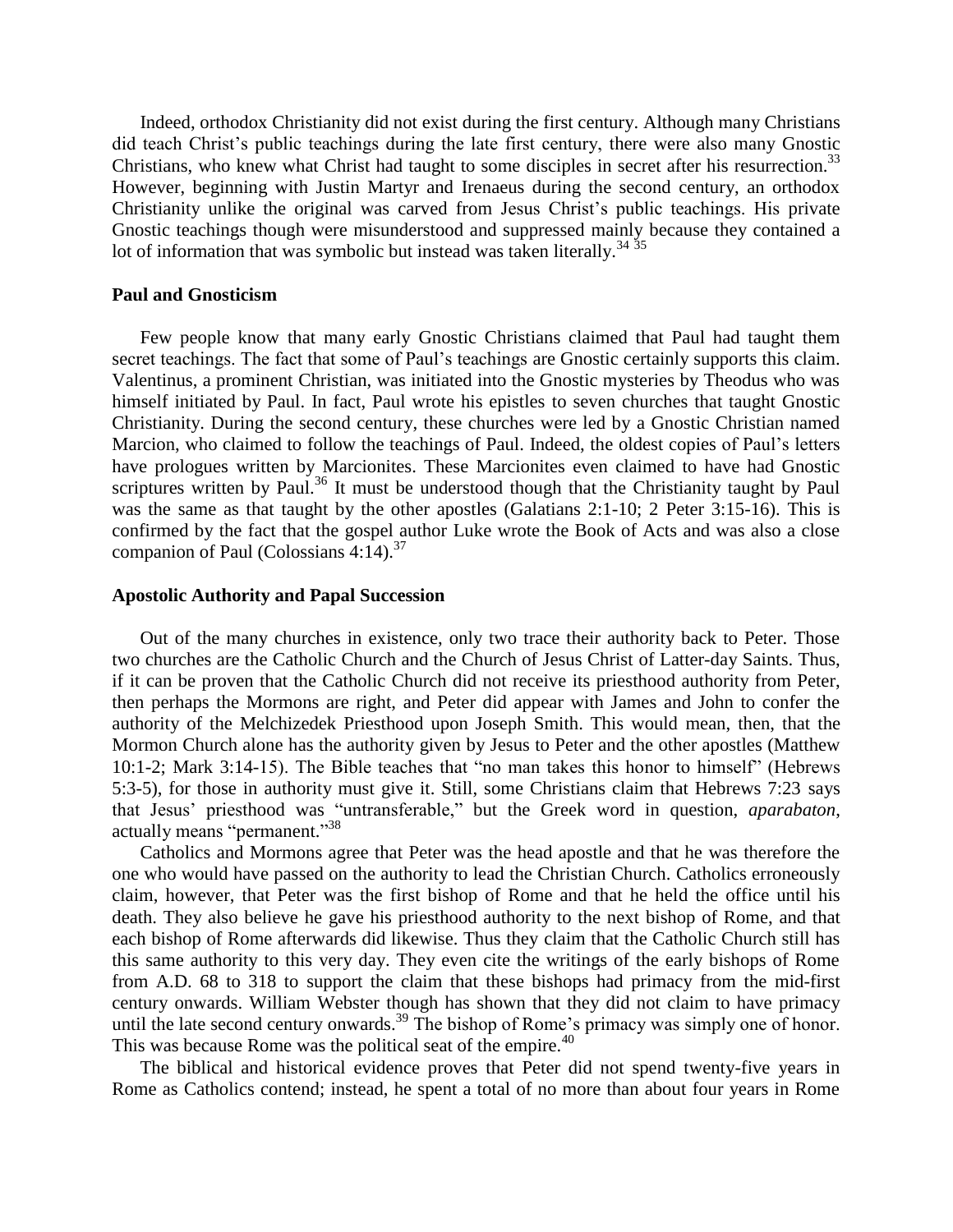during his two visits there. He visited Rome from A.D. 44 to 45 and again from A.D. 66 to 68. He was then martyred on February 22, A.D. 68. Between these two visits, Peter was evangelizing in Asia, Britain, and other parts of Europe. Historical support for his ministry in Europe comes from Eusebius (ca A.D. 324), Onuphrius (late fourth century), and Macarius Magnes (ca A.D. 400). The scriptures also confirm that Peter was not in Rome from A.D. 45 to 66. For around A.D. 55, at the close of his Letter to the Romans, Paul greets twenty-eight people who lived in Rome, but he does not mention Peter once.<sup>41 42</sup>

The truth is that Peter was never the bishop of Rome. According to the earliest list of Roman bishops, written by Irenaeus, the first three bishops of Rome were: Linus, Cletus, and Clement  $I<sup>43</sup>$  Some Church Fathers confirm that Linus was the first bishop of Rome, but other Church Fathers state that Clement succeeded Peter as bishop of Rome. This is because Peter ordained Clement to the office in A.D. 68. This was right before Peter died—hence the idea that Clement succeeded him.<sup>44</sup>

The *Liberian Catalogue* and the *Liber Pontificalis* are mid-fourth century and early sixth century compilations, respectively, of earlier church writings. They state that from A.D. 56 to 68 Linus was the first bishop of Rome. They also state that he was ordained by Paul, who, according to historical sources, arrived in Rome in A.D. 56.<sup>45</sup> The Church Father Eusebius wrote that Linus and the next bishop of Rome each served twelve years. He also wrote that Cletus became the bishop of Rome in Titus' second year (A.D. 80).<sup>46</sup> Thus Linus was ordained in A.D. 56 and Cletus was ordained the third bishop of Rome twenty-four years later in A.D. 80.

Furthermore, according to the *Apostolic Constitutions*, Peter wrote that Clement was ordained the next bishop of Rome after Linus.<sup>47</sup> Thus based on this and on the information in the previous paragraph (such as the fact that he served twelve years), Clement was bishop of Rome from A.D. 68 to 80. This date range for Clement is supported by himself, Tertullian, and the Liberian Catalogue.<sup>48</sup> Nevertheless, although in the fourth century Optatus wrote that Peter sat in the "chair of Rome," what he actually meant was that Peter presided directly over the Church of Rome during his two visits there.<sup>49</sup> So, this paragraph and the two paragraphs preceding it prove that the first two bishops of Rome, who each served twelve years, were Linus (A.D. 56-68) and Clement (A.D. 68-80), and that they were then followed by Cletus (beginning in A.D. 80) who was the third bishop of Rome.<sup>50</sup>

Where though did the idea that the bishop of Rome held primacy originate besides the fact that Rome was the political seat of the empire? Well, one reason was because Rome was the site of Peter's and Paul's martyrdoms. The first Roman bishop who tried to force other bishops to accept his view though was Bishop Victor in the late second century. These other bishops lived in Asia Minor, and they were asserting a tradition about Easter that they claimed came from John. But Bishop Victor disagreed with it and claimed a contrary tradition supposedly from Peter. Bishop Victor even threatened to excommunicate these other bishops if they did not agree. Earlier, around A.D. 120, Polycarp of Smyrna had argued with Anicet of Rome about this same matter. Yet there is no indication in the account that Anicet had supreme authority over the other churches. Certainly, if Polycarp were aware that the bishop of Rome had such authority, he would have accepted his final judgment on the matter. In reality, Victor was the only bishop of Rome in the first two centuries who tried to assert "Papal authority."<sup>51</sup>

There is a difference between an apostle and a bishop. The Catholic Church built itself upon a foundation of bishops, whereas Christ's church was built upon "the foundation of the apostles and prophets, Jesus Christ himself being the chief corner stone" (Ephesians 2:20 KJV). After all of the apostles died, the remaining church leaders were without the revelation, guidance, and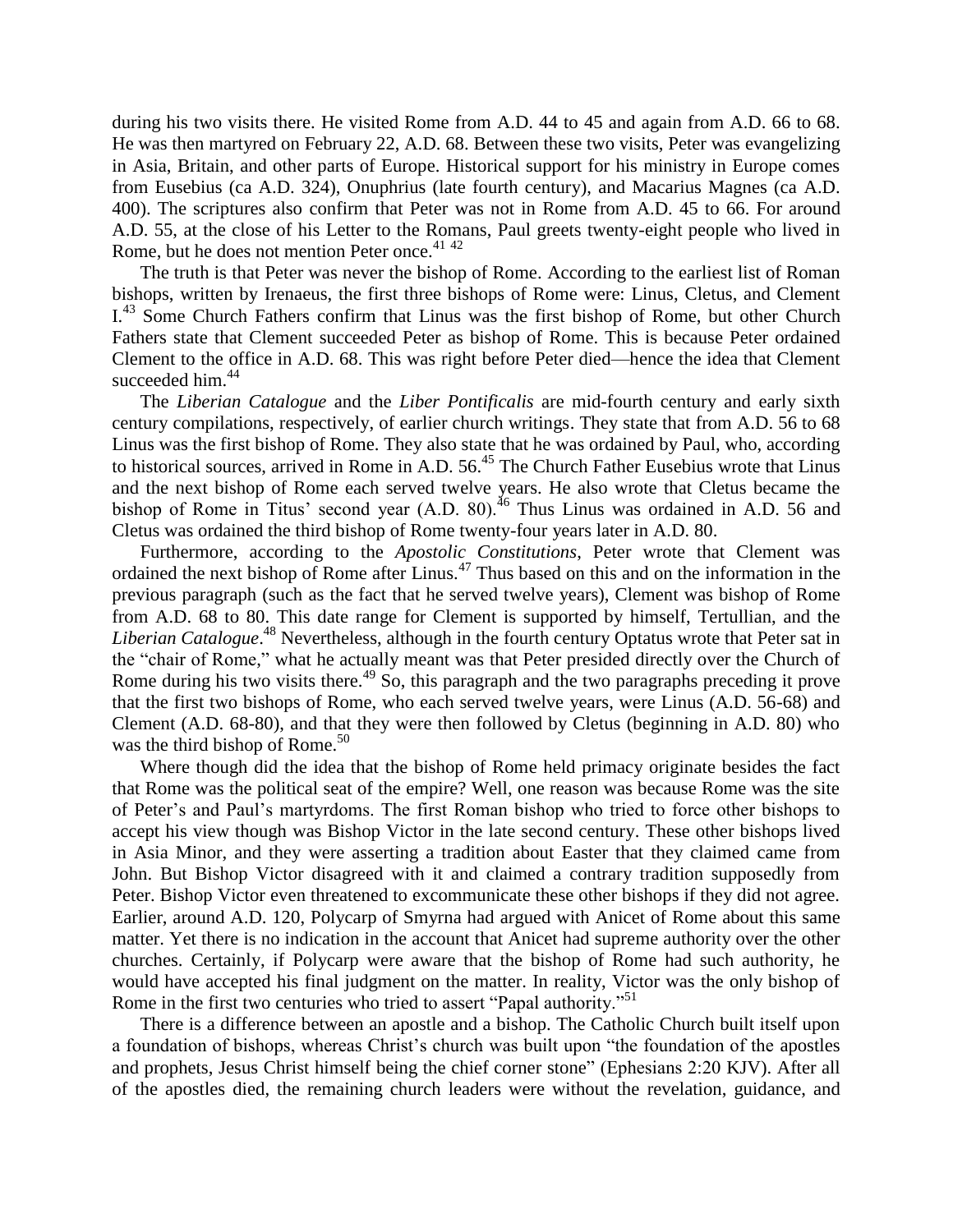authority of the Twelve Apostles. Without such revelation, guidance, and authority, the Church began to slide into apostasy. The Catholic Church was not established through prophetic revelation. Instead, it was established through the general consensus of the Church Fathers. Yet they argued with each other about many doctrines, and many of them held beliefs that contradict official Catholic doctrine. $52$ 

The reason we know the Quorum of the Twelve Apostles was meant to continue is because Matthais was appointed to take Judas' place (Acts 1:23-26). This again made twelve, not eleven, apostles. Also, before Jesus ascended, he called three of his twelve apostles to the office of the First Presidency, since he would no longer be on earth to embody that office. Three other apostles were later called to fill such vacancies: Paul (1 Corinthians 1:1), Barnabas (Acts 14:14), and James the brother of the Lord (Galatians 1:19). This was done to preserve a full quorum of twelve apostles. Later, to fill another vacancy, Polycrates, bishop of Ephesus, wrote that Philip was called as an apostle. It must also be pointed out that seven were called to assist the Twelve (Acts 6:5-6), and that, the early church also had a Quorum of the Seventy (Luke 10:1, 17). Only one church on the face of the earth has this same structure today. It is the Church of Jesus Christ of Latter-day Saints.

Now, the Catholic Church can be traced back to one man—Simon Magus, the Samaritan sorcerer, who was also an interpreter of the Babylonian mysteries. This Simon, who was a Pagan, became confused with Simon Peter because the interpreters of the Babylonian mysteries were called *Peters*, which means "opener."

Catholic scholars claim that Peter was the bishop of Rome for twenty-five years from A.D. 42 to 67. This claim comes from Eusebius (early fourth century). As detailed, Peter was not in Rome during most of that period. The early accounts of Peter's stay in Rome disagree. For instance, Lactantius disagrees with Eusebius. He states that Peter came to Rome during Nero's reign and then was executed while Nero was still alive. And so, because Nero ruled from A.D. 54 to 68, this account rules out a twenty-five year stay. Simon Magus, on the other hand, was in Rome for twenty-five years, so he must be the "Peter" referred to in the accounts that mention a twenty-five year stay. He arrived in A.D. 42 and then lived there until he died in the winter of A.D.  $67^{53}$ 

The truth is that Simon Magus: beguiled the Roman populace with his miracles and soon after won favor with Emperor Claudius and later with Nero; was believed by the people of Rome to be a god; and, while in Rome, founded a church that mixed Paganism with Christianity. This religion then had a strong influence upon the early Catholic Church.<sup>54</sup>

The Catholic Church was founded by Emperor Constantine in A.D. 325. As mentioned, it was quite influenced by the teachings of Simon Magus, which fit well with those of Constantine, who was a sun worshiper unto his death. Although he became a so-called Christian after seeing a cross in the sun and attaining military victory by having his soldiers fight with the sign of the cross painted upon their shields, Constantine was still, at heart, a Pagan. Indeed, if the cross had not been seen in the sun, he probably would not have paid much attention to it.

That he was still, at heart, a Pagan after becoming a so-called Christian is certain for a number of reasons. For instance, he continued to have coins minted with the names and images of the old gods upon them. They also read, "To the sun, the unconquered." He even retained the Pagan title Pontifex Maximus, and, in Constantinople, while a "Christian," he commissioned an arch to be built that displayed the sun god, and he had a statue made to that god, as well. Also, during his reign, Catholics began to celebrate Jesus' birthday on December 25, the day Pagans celebrated the birth of the sun god. (Chapter 7 proved that Jesus was not born on that day.) He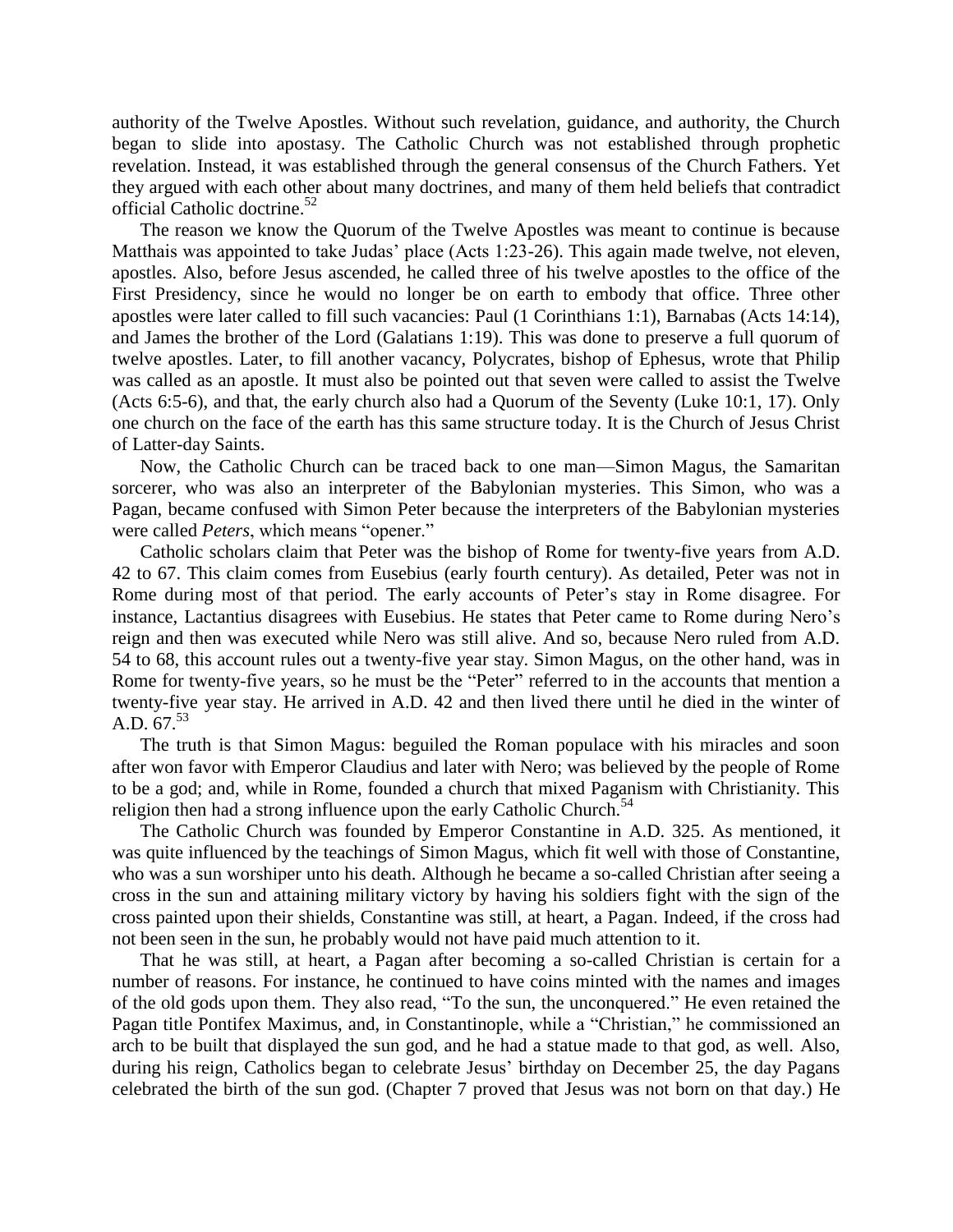even believed that Jesus was a manifestation of the sun god.<sup>55 56</sup>

Also, before he became a "Christian," he could see that Christianity was well organized, and that, if it was blended with Paganism, it could help to unite the empire. Thus he decided to use it to his advantage. First, he claimed to be a Christian to attract Christian recruits to his army. Then he began to merge Christianity with Paganism. This was through the teachings of Simon Magus. After Constantine became a "Christian," he remained very brutal and inhumane; thus, he was not a true Christian. 57 58

He also called together the Nicene Council in A.D. 325. This was the first Catholic Council. This was when the Church was divided over many important doctrines. About 250 Christian bishops attended. He gathered them in one place so that, under his authority, official doctrines could be formulated. Indeed, to enforce unity, he simply gave his support to the majority and condemned as heretical all others. The Catholic Church was not born through prophets and revelation; instead, it was born through the doctrines of men. An era of darkness began to descend upon mankind, one from which we still have not fully awakened.<sup>59 60</sup>

# **Conclusion**

 $\overline{a}$ 

Most Christians today believe in the public teachings of Jesus Christ. However, his secret teachings were preserved by the Knights Templar and then by the Hermetic Order of the Golden Dawn. The preparatory mysteries are held by organizations such as the Rosicrucian Order AMORC and the Mormon Church. The early Christian teachings were more like Mormonism than Evangelical Christianity. The Gnostic teachings were written in symbolic language to hide the higher teachings. The Essenes are connected to early Christianity and the Knights Templar. John the Baptist and Jesus were Essenes. The Essenes had secret magickal teachings from Adam through Moses. The Catholic Church is based on the Pagan teachings of Simon Magus. The apostle Peter was never a bishop of Rome. The champion of the Catholic Church was Constantine, who was a cruel Pagan and a sun-worshipper unto his death.

<sup>1</sup> Daniel C. Peterson and Stephen D. Ricks, *Offenders for a Word: How Anti-Mormons Play Word Games to Attack the Latter-day Saints* (Provo: FARMS, 1992)

<sup>2</sup> Barry Bickmore, *Early Christianity and Mormonism Page*, Retrieved from:

<http://www.geocities.com/Athens/Parthenon/2671/EC.html> 11 April 2007<br><sup>3</sup> Jeff Lindsay, "Questions About the LDS Temple Ceremony and Masonry," JeffLindsay.com, October 14, 2007, Retrieved from: [http://www.jefflindsay.com/LDSFAQ/FQ\\_masons.shtml#back](http://www.jefflindsay.com/LDSFAQ/FQ_masons.shtml#back) 2 December 2007

<sup>4</sup> DaRell D. Thorpe, "Evidences that Historic Christianity had the Temple Endowment," Retrieved from:

<http://www.restorationhistory.com/TEMPLE-EVIDENCE.html> 18 April 2003

<sup>5</sup> Knight and Lomas, *The Hiram Key*, 28-29, 117-119, 251-252, 327-331; See also their book: *The Second Messiah* (New York: Barnes & Noble Books, 2000), 20-23, 99-100, 219-221, 225-230.

<sup>6</sup> Tim Wallace-Murphy and Marilyn Hopkins, *Rosslyn: Guardians of the Secrets of the Holy Grail* (New York: Barnes & Noble Books, 2000), 93-107.

<sup>7</sup> Grand Master Julie Scott, M.A., S.R.C., "The Mystery Schools and the Rosicrucian Order," AMORC, *Rosicrucian Digest*, no. 1, 2006, pp. 2-7.

<sup>&</sup>lt;sup>8</sup> AMORC Rosicrucian Order, "Ancient Knowledge," (2006), Retrieved from:

[http://www.amorc.org.uk/html/ancient\\_knowledge.html](http://www.amorc.org.uk/html/ancient_knowledge.html) 2 October 2007

<sup>&</sup>lt;sup>9</sup> William Wynn Westcott, "The Rosicrucians: Past, Present, at Home, and Abroad," Esoteric Order of the Golden Dawn, (2007), Retrieved from:<http://www.western-mysteries.org/> 2 October 2007

<sup>&</sup>lt;sup>10</sup> Christopher Knight and Robert Lomas, *The Hiram Key: Pharaoh's, Freemasons, and the Discovery of the Secret Scrolls of Jesus* (Beverly: Fair Winds Press, 1996, 2001)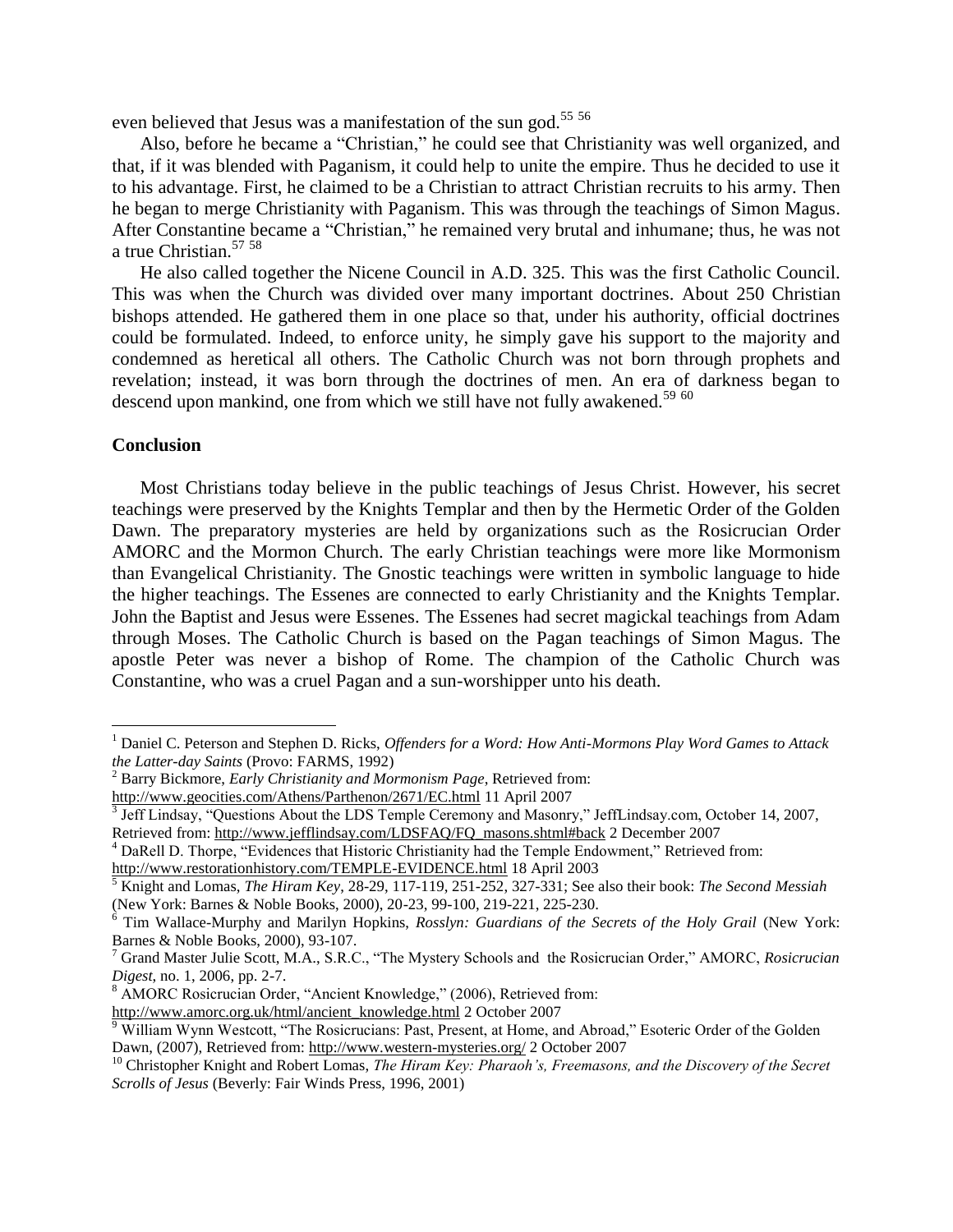<sup>11</sup> S. L. MacGregor Mathers, "Introduction to The Kabala Unveiled," Esoteric Order of the Golden Dawn, (2007), Retrieved from: [http://www.esotericgoldendawn.com/mysteries\\_qbl\\_kabalahunveiled.htm](http://www.esotericgoldendawn.com/mysteries_qbl_kabalahunveiled.htm) 2 October 2007

<sup>17</sup> Knight and Lomas, *The Hiram Key*, 194, 251-253

<sup>18</sup> Jeffrey, *The Signature of God*, 98-105

<sup>19</sup> S. H. Steckoll, *Revue de Qumran*, vol. 6 (1967), 55-69.

<sup>20</sup> Daniel Rona, *Israel Revealed: Discovering Mormon and Jewish Insights in the Holy Land* (Sandy: The Ensign Foundation, 2001), 208-211.

<sup>21</sup> Vernon W. Mattson, *The Dead Sea Scrolls: And Other Important Discoveries* (Tampa: Buried Record Productions, 1979), 21-22, 29-30.

<sup>22</sup> Blake Ostler, "Clothed Upon: A Unique Aspect of Christian Antiquity," *BYU Studies*, 22, no. 1, 1981, pp. 1-15.

<sup>23</sup> Robert Feather, *The Secret Initiation of Jesus at Qumran* (Rochester: Bear & Company, 2005)

<sup>24</sup> Dr. M. D. Magee, *Similarities and Differences between Jesus and the Essenes*, Christianity Revealed, July 20, 1999, (2007), Retrieved from: <http://www.askwhy.co.uk/christianity/0180JesusEssene.php> 20 April 2003

<sup>25</sup> Rev. Dr. Charles A. Gieschen, "The Dead Sea Scrolls and Christianity," *Pilgrimage*, vol. 5, issue 1, January-

February 2001, Retrieved from:<http://www.ctsfw.edu/online/pilgrim/5-1/gieschen.php> 3 February 2004

<sup>26</sup> Brother Nazariah, D.D., "Introduction to the Ancient Essenes and the Modern Essene Church of Christ*,*" Essene Church of Christ, (1998-1999), Retrieved from: [http://www.essene.org/Ancient\\_Essenes.htm](http://www.essene.org/Ancient_Essenes.htm) 15 April 2003

<sup>27</sup> Knight and Lomas, *The Hiram Key*, 52

<sup>28</sup> David Batson, *The Treasure Chest of the Early Christians: Faith, Care and Community from the Apostolic Age to Constantine the Great* (Grand Rapids: Wm. B. Eerdmans Publishing Co., 2001), 57.

<sup>29</sup> Elizabeth Clare Prophet, *Reincarnation: The Missing Link in Christianity* (Montana: Summit University Press, 1997), 127, 134-139, 309-310.

<sup>30</sup> Ibid., 134-142

 $\overline{a}$ 

<sup>31</sup> Daniel Burstein, *Secrets of the Code: The Unauthorized Guide to the Mysteries Behind the Davinci Code* (New York: CDS Books, 2006), 112.

<sup>32</sup> Gerald Smith, "Nag Hammadi and LDS Beliefs," Gerald Smith's Home Page, Retrieved from: <http://www.geocities.com/rameumptom/bom/naghamm.html> 11 April 2007

<sup>33</sup> Lynn Picknett and Clive Prince, *The Masks of Christ: Behind the Lies and Cover-ups About the Life of Jesus* (New York: Simon & Schuster, 2008), 193.

 $34$  Kevin Williams, "Reincarnation and the Early Christians," Near-Death Experiences and the Afterlife, July 9, 2006, (2007), Retrieved from:<http://www.near-death.com/experiences/origen06.html> 8 December 2006

<sup>35</sup> William C. Kiefert, "Why Are Gnostic Teachings Missing?" Gnostic Christianity, (February 2, 2001), Retrieved from[: http://www.gnosticchristianity.com/frameset\\_CH4.htm](http://www.gnosticchristianity.com/frameset_CH4.htm) 8 December 2006

<sup>36</sup> Timothy Freke and Peter Gandy, *The Jesus Mysteries: Was the "Original Jesus" a Pagan God?* (Three Rivers Press, 2001), 159-161, 295, 297.

<sup>37</sup> William J. Larkin, Jr., *Acts* (Leicester: InterVarsity Press, 1995), 17.

<sup>38</sup> Walter Bauer, *Greek-English Lexicon of the New Testament and Other Early Christian Literature* (Chicago: University Press, 1979), 80.

 $39$  William Webster, "A Response to Stephen Ray's Rebuttal to the Writings of William Webster," Christian Resources, Retrieved from:<http://www.christiantruth.com/ray4intro.html> 4 November 2007

<sup>40</sup> Art Kelly, "Was Peter the First Pope?" Catholic Culture, October 22, 1998, (2007), Retrieved from: [http://www.catholicculture.org/docs/doc\\_view.cfm?recnum=635](http://www.catholicculture.org/docs/doc_view.cfm?recnum=635) 9 November 2004

<sup>41</sup> John D. Keyser, "Did the Apostle Peter ever Visit Rome?" Hope of Israel Ministries (Church of God), Retrieved from[: http://www.hope-of-israel.org/petrome.htm](http://www.hope-of-israel.org/petrome.htm) 27 December 2008

<sup>42</sup> John D. Keyser, "When did the Apostle Peter meet his death?" Hope of Israel Ministries (Church of God),

Retrieved from:<http://www.hope-of-israel.org/petdeath.htm> 10 November 2004

<sup>43</sup> *Against Heresies* 3.3.1, 3

<sup>&</sup>lt;sup>12</sup> Barry J. Beitzel, *Biblica: The Bible Atlas* (London: New Holland Publishers, 2007), 315.

<sup>&</sup>lt;sup>13</sup> John Hazel, *Who's Who in the Greek World* (New York: Routledge, 2002), 139.

<sup>&</sup>lt;sup>14</sup> Larry R. Helyer, *Exploring Jewish Literature of the Second Temple Period* (Downers Grove: InterVarsity Press, 2002), 231.

<sup>15</sup> Joseph A. Fitzmyer, *The Dead Sea Scrolls and Christian Origins* (Grand Rapids: Wm. B. Eerdmans Publishing Co., 2000), 253-254.

<sup>&</sup>lt;sup>16</sup> Craig A. Evans, *Holman QuickSource Guide to the Dead Sea Scrolls* (Nashville: B&H Publishing Group, 2010), 95.